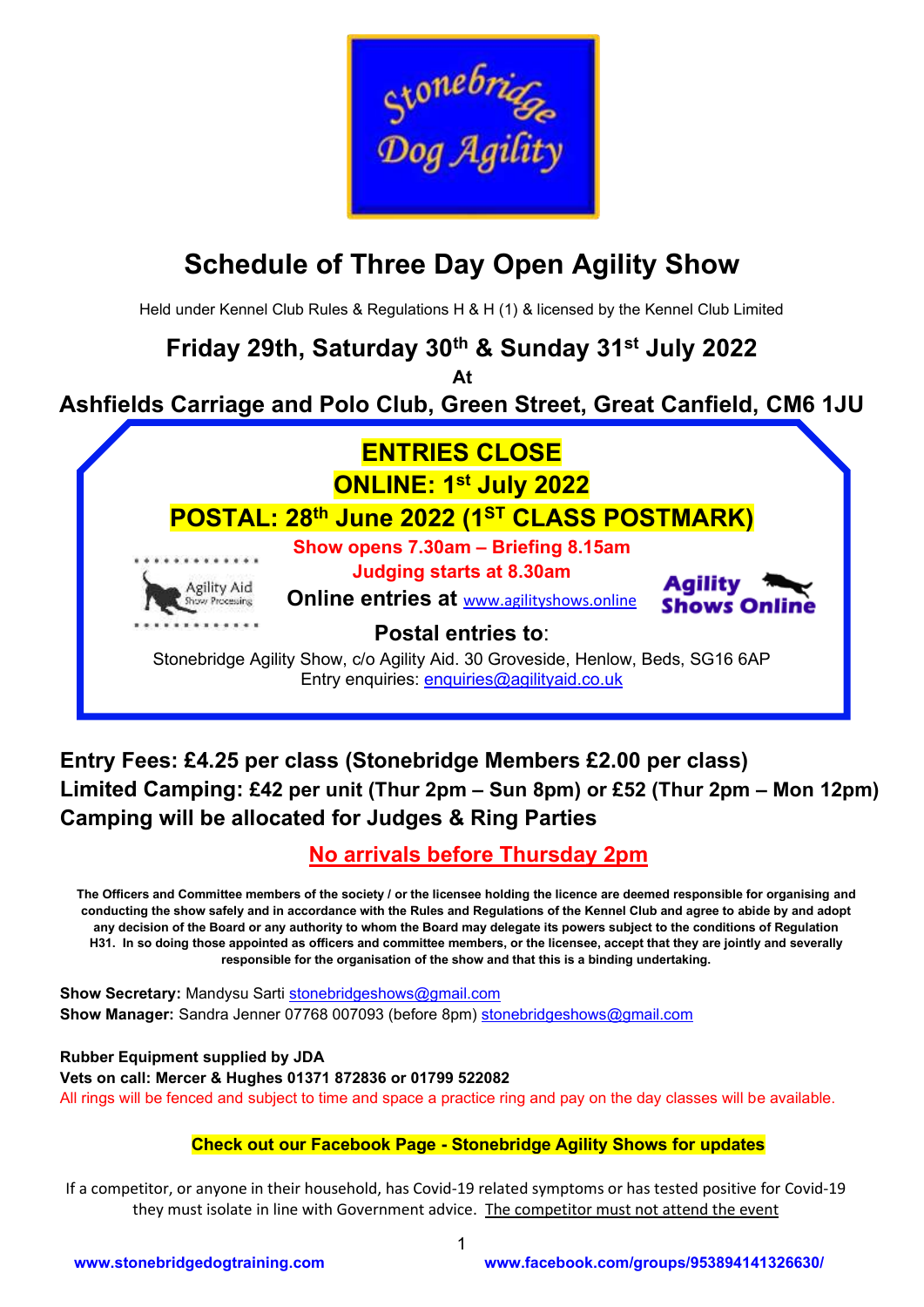## **Schedule of Classes for Friday 29 th July 2022**

| <b>Class</b><br>No.     | <b>Description</b>                               | <b>Class Type</b> | <b>Grades</b>       |                              |                         |                         |                         |                                            |                | Judge                    |   |                 |  |                      |
|-------------------------|--------------------------------------------------|-------------------|---------------------|------------------------------|-------------------------|-------------------------|-------------------------|--------------------------------------------|----------------|--------------------------|---|-----------------|--|----------------------|
|                         |                                                  |                   |                     |                              |                         |                         |                         |                                            |                |                          |   |                 |  |                      |
| 1                       | <b>Small Agility</b>                             | <b>Graded</b>     | 1                   | $\overline{2}$               | $\mathbf{3}$            |                         |                         |                                            |                | <b>Anne Westrope</b>     |   |                 |  |                      |
| $\mathbf 2$             | <b>Small Agility</b>                             | Graded            |                     |                              |                         | $\overline{\mathbf{A}}$ | $5\overline{)}$         |                                            |                | <b>Anne Westrope</b>     |   |                 |  |                      |
| 3                       | <b>Small Agility</b>                             | <b>Graded</b>     |                     |                              |                         |                         |                         | 6                                          | $\overline{7}$ | <b>Anne Westrope</b>     |   |                 |  |                      |
| $\overline{\mathbf{4}}$ | <b>Small Jumping</b>                             | <b>Graded</b>     | 1                   | $\overline{2}$               | $\mathbf{3}$            |                         |                         |                                            |                | <b>John Ward</b>         |   |                 |  |                      |
| 5                       | <b>Small Jumping</b>                             | <b>Graded</b>     |                     |                              |                         | 4                       | $5\phantom{1}$          |                                            |                | <b>John Ward</b>         |   |                 |  |                      |
| 6                       | <b>Small Jumping</b>                             | <b>Graded</b>     |                     |                              |                         |                         |                         | $6\phantom{1}6$                            | 7              | <b>John Ward</b>         |   |                 |  |                      |
| $\overline{7}$          | <b>Small Jumping</b>                             | <b>Combined</b>   | 1                   | $\overline{2}$               | $\mathbf{3}$            |                         |                         |                                            |                | <b>Neal Lye</b>          |   |                 |  |                      |
| 8                       | <b>Small Jumping</b>                             | <b>Combined</b>   |                     |                              |                         | 4                       | 5                       |                                            |                | <b>Neal Lye</b>          |   |                 |  |                      |
| 9                       | <b>Small Jumping</b>                             | <b>Combined</b>   |                     |                              |                         |                         | 6                       |                                            | $\overline{7}$ | <b>Neal Lye</b>          |   |                 |  |                      |
| 10                      | <b>Small Steeplechase (Special Class)</b>        | <b>Combined</b>   | 1                   | $\overline{2}$               | $\mathbf{3}$            | 4                       |                         |                                            |                | <b>Michelle Gladding</b> |   |                 |  |                      |
| 11                      | <b>Small Steeplechase (Special Class)</b>        | <b>Combined</b>   |                     |                              |                         |                         | 5                       | 6                                          | 7              | <b>John Ward</b>         |   |                 |  |                      |
| 12                      | <b>Medium Agility</b>                            | <b>Graded</b>     | 1                   | $\mathbf{2}$<br>$\mathbf{3}$ |                         |                         |                         |                                            |                | <b>Anne Westrope</b>     |   |                 |  |                      |
| 13                      | <b>Medium Agility</b>                            | <b>Graded</b>     |                     |                              |                         | 4                       | $5\overline{)}$         |                                            |                | <b>Anne Westrope</b>     |   |                 |  |                      |
| 14                      | <b>Medium Agility</b>                            | <b>Graded</b>     |                     |                              |                         |                         |                         | 6                                          | 7              | <b>Michelle Gladding</b> |   |                 |  |                      |
| 15                      | <b>Medium Jumping</b>                            | <b>Graded</b>     | 1                   | $\overline{2}$               | $\mathbf{3}$            |                         |                         |                                            |                | <b>John Ward</b>         |   |                 |  |                      |
| 16                      | <b>Medium Jumping</b>                            | <b>Graded</b>     |                     |                              |                         | 4                       | $5\overline{)}$         |                                            |                | <b>Bill Chaffe</b>       |   |                 |  |                      |
| 17                      | <b>Medium Jumping</b>                            | <b>Graded</b>     |                     |                              |                         |                         |                         | 6                                          | $\overline{7}$ | <b>Bill Chaffe</b>       |   |                 |  |                      |
| 18                      | <b>Medium Jumping</b>                            | <b>Combined</b>   | 1                   | $\overline{2}$               | $\mathbf{3}$            |                         |                         |                                            |                | <b>Neal Lye</b>          |   |                 |  |                      |
| 19                      | <b>Medium Jumping</b>                            | <b>Combined</b>   |                     |                              |                         | 4                       | $5\phantom{1}$          |                                            |                | <b>Neal Lye</b>          |   |                 |  |                      |
| 20                      | <b>Medium Jumping</b>                            | <b>Combined</b>   |                     |                              |                         |                         |                         | 6                                          | $\overline{7}$ | <b>Neal Lye</b>          |   |                 |  |                      |
| 21                      | <b>Medium Steeplechase (Special Class)</b>       | <b>Combined</b>   | 1                   | $\overline{2}$               | $\mathbf{3}$            | 4                       |                         |                                            |                | <b>Michelle Gladding</b> |   |                 |  |                      |
| 22                      | <b>Medium Steeplechase (Special Class)</b>       | <b>Combined</b>   |                     |                              |                         |                         | $5\phantom{1}$          | $6\phantom{1}6$                            | $\overline{7}$ | <b>John Ward</b>         |   |                 |  |                      |
| 23                      | <b>Intermediate Agility</b>                      | <b>Graded</b>     | 1                   | $\overline{2}$               | $\overline{\mathbf{3}}$ |                         |                         |                                            |                | <b>Steve Hickson</b>     |   |                 |  |                      |
| 24                      | <b>Intermediate Agility</b>                      | Graded            |                     |                              |                         | 4                       | $5\phantom{1}$          |                                            |                | <b>Steve Hickson</b>     |   |                 |  |                      |
| 25                      | <b>Intermediate Agility</b>                      | <b>Graded</b>     |                     |                              |                         |                         |                         | $6\phantom{1}6$                            | 7              | <b>Steve Hickson</b>     |   |                 |  |                      |
| 26                      | <b>Intermediate Jumping</b>                      | <b>Graded</b>     | 1                   | $\overline{2}$               | $\overline{\mathbf{3}}$ |                         |                         |                                            |                | <b>Bill Chaffe</b>       |   |                 |  |                      |
| 27                      | <b>Intermediate Jumping</b>                      | <b>Graded</b>     |                     |                              |                         | 4                       | $5\phantom{1}$          |                                            |                | <b>Bill Chaffe</b>       |   |                 |  |                      |
| 28                      | <b>Intermediate Jumping</b>                      | <b>Graded</b>     |                     |                              |                         |                         |                         | 6                                          | $\overline{7}$ | <b>Bill Chaffe</b>       |   |                 |  |                      |
| 29                      | <b>Intermediate Agility</b>                      | <b>Combined</b>   | 1                   | $\overline{2}$               | $\mathbf{3}$            |                         |                         |                                            |                | <b>Steve Hickson</b>     |   |                 |  |                      |
| 30                      | <b>Intermediate Agility</b>                      | <b>Combined</b>   |                     |                              |                         | $5\phantom{1}$<br>4     |                         |                                            |                | <b>Michelle Gladding</b> |   |                 |  |                      |
| 31                      | <b>Intermediate Agility</b>                      | <b>Combined</b>   |                     |                              |                         |                         |                         | $6\phantom{1}$                             | $\overline{7}$ | <b>Michelle Gladding</b> |   |                 |  |                      |
| 32                      | <b>Intermediate Steeplechase (Special Class)</b> | <b>Combined</b>   | 1                   | $\overline{\mathbf{2}}$      | $\mathbf{3}$            | 4                       |                         |                                            |                | <b>Michelle Gladding</b> |   |                 |  |                      |
| 33                      | <b>Intermediate Steeplechase (Special Class)</b> | <b>Combined</b>   |                     |                              |                         |                         | $5\overline{)}$         | $6\phantom{1}6$                            | $\overline{7}$ | <b>John Ward</b>         |   |                 |  |                      |
| 34                      | <b>Large Agility</b>                             | <b>Graded</b>     | 1                   | $\overline{2}$               |                         |                         |                         | $\mathbf{3}$                               |                |                          |   |                 |  | <b>Anne Westrope</b> |
| 35                      | <b>Large Agility</b>                             | Graded            |                     |                              |                         | 4                       | 5                       |                                            |                | <b>Steve Hickson</b>     |   |                 |  |                      |
| 36                      | <b>Large Agility</b>                             | <b>Graded</b>     |                     |                              |                         |                         |                         | $6\phantom{1}$                             | 7              | <b>Steve Hickson</b>     |   |                 |  |                      |
| 37                      | Large Jumping                                    | Graded            | 1                   | $\overline{2}$               | $\mathbf{3}$            |                         |                         |                                            |                | <b>Bill Chaffe</b>       |   |                 |  |                      |
| 38                      | <b>Large Jumping</b>                             | Graded            |                     |                              |                         | 4                       | 5                       |                                            |                | <b>Bill Chaffe</b>       |   |                 |  |                      |
| 39                      | <b>Large Jumping</b>                             | Graded            |                     |                              |                         |                         |                         | $6\phantom{1}$                             | $\overline{7}$ | <b>Bill Chaffe</b>       |   |                 |  |                      |
| 40                      | <b>Large Agility</b>                             | <b>Combined</b>   | $\overline{2}$<br>1 |                              | $\mathbf{3}$            |                         |                         |                                            |                | <b>Michelle Gladding</b> |   |                 |  |                      |
| 41                      | <b>Large Agility</b>                             | Combined          |                     |                              |                         | 4                       | $5\phantom{1}$          |                                            |                | <b>Anne Westrope</b>     |   |                 |  |                      |
| 42                      | <b>Large Agility</b>                             | <b>Combined</b>   |                     |                              |                         |                         |                         | 6                                          | 7              | <b>Anne Westrope</b>     |   |                 |  |                      |
| 43                      | <b>Large Steeplechase (Special Class)</b>        | <b>Combined</b>   | 1                   | $\overline{2}$               | $\mathbf{3}$            | $\boldsymbol{A}$        |                         |                                            |                | <b>Michelle Gladding</b> |   |                 |  |                      |
| 44                      | <b>Large Steeplechase (Special Class)</b>        | <b>Combined</b>   |                     |                              |                         |                         | $5\overline{)}$         | $6\phantom{1}6$                            | 7              | <b>John Ward</b>         |   |                 |  |                      |
| 45                      | <b>Allsorts Jumping (Special Class)</b>          | <b>Combined</b>   | $\mathbf{2}$<br>1   |                              |                         |                         | $\mathbf{3}$<br>4       |                                            |                |                          |   | <b>Neal Lye</b> |  |                      |
| 46                      | <b>Allsorts Jumping (Special Class)</b>          | <b>Combined</b>   |                     |                              |                         |                         |                         | $\overline{\mathbf{5}}$<br>$6\phantom{1}6$ |                |                          | 7 | <b>Neal Lye</b> |  |                      |
| 47                      | <b>Allsorts Agility (Special Class)</b>          | <b>Combined</b>   | 1                   | $\mathbf{2}$                 | $3\phantom{a}$          | 4                       |                         |                                            |                | <b>Steve Hickson</b>     |   |                 |  |                      |
| 48                      | <b>Allsorts Agility (Special Class)</b>          | Combined          |                     |                              |                         |                         | $5\phantom{a}$          | $6\phantom{1}6$                            | 7              | <b>Steve Hickson</b>     |   |                 |  |                      |
| 49                      | <b>Allsorts Jumping (Special Class)</b>          | <b>Combined</b>   | 1                   | $\mathbf{2}$                 | $\mathbf{3}$            | $\boldsymbol{A}$        |                         |                                            |                | <b>John Ward</b>         |   |                 |  |                      |
| 50                      | <b>Allsorts Jumping (Special Class)</b>          | <b>Combined</b>   |                     |                              |                         |                         | $\overline{\mathbf{5}}$ | 6                                          | 7              | <b>John Ward</b>         |   |                 |  |                      |
|                         |                                                  |                   |                     |                              |                         |                         |                         |                                            |                |                          |   |                 |  |                      |

Reserve Judges for the weekend - Liz Brown, Kerry Munnings, Lesanne Mitchell, Nina Gibson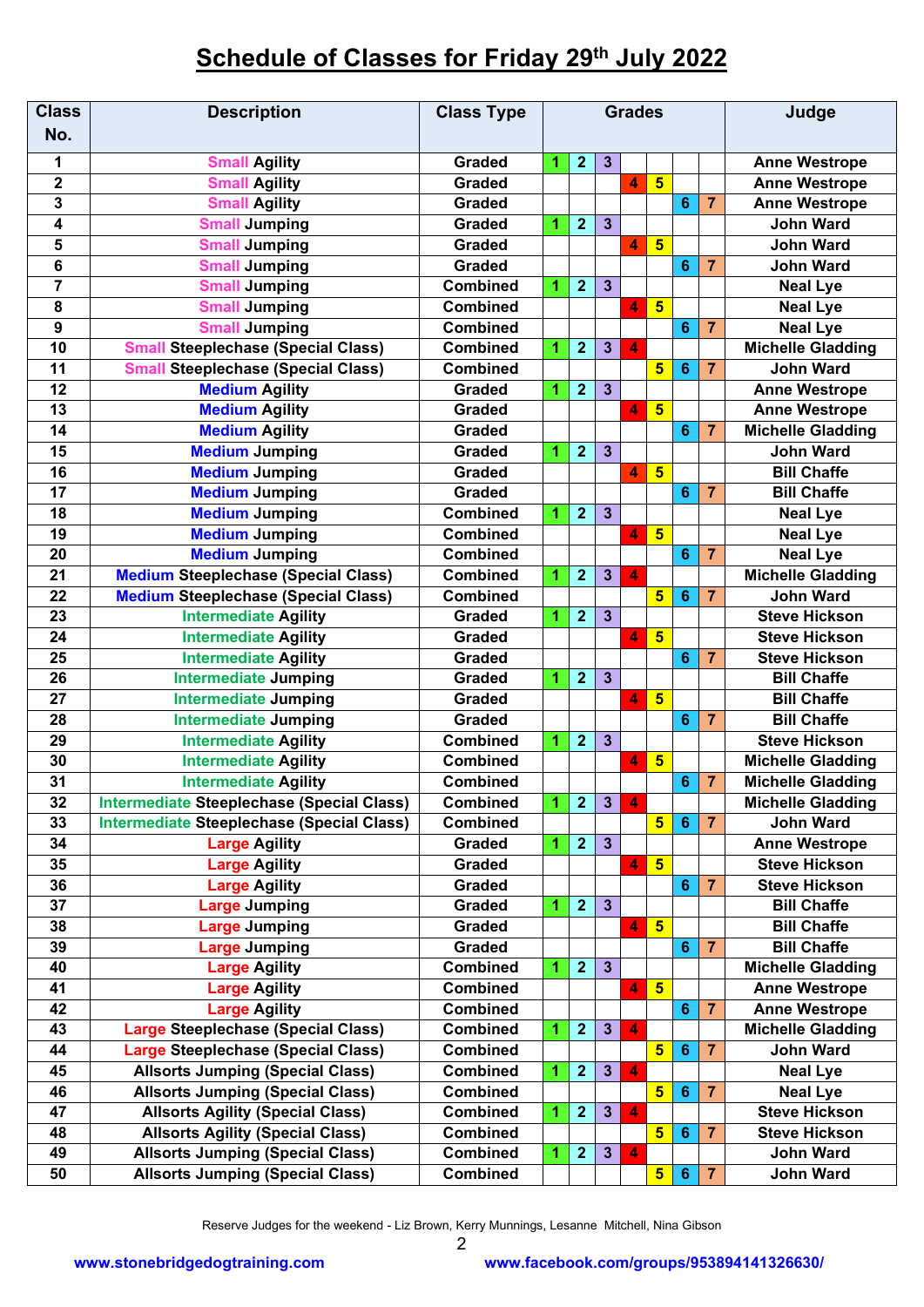## **Schedule of Classes for Saturday 30th July 2022**

| <b>Class</b>    | <b>Description</b>                           | <b>Class</b>    |   | <b>Grades</b>                    |                         |                         |                         |                     | Judge          |                                                     |                       |                          |  |                       |
|-----------------|----------------------------------------------|-----------------|---|----------------------------------|-------------------------|-------------------------|-------------------------|---------------------|----------------|-----------------------------------------------------|-----------------------|--------------------------|--|-----------------------|
| No.             |                                              | <b>Type</b>     |   |                                  |                         |                         |                         |                     |                |                                                     |                       |                          |  |                       |
| 51              | <b>Small Agility</b>                         | <b>Graded</b>   | 1 | $\overline{2}$                   | $\mathbf{3}$            |                         |                         |                     |                | <b>Stephanie Ayres</b>                              |                       |                          |  |                       |
| 52              | <b>Small Agility</b>                         | <b>Graded</b>   |   |                                  |                         | 4                       | 5                       |                     |                | <b>Alan Bates</b>                                   |                       |                          |  |                       |
| 53              | <b>Small Agility</b>                         | Graded          |   |                                  |                         |                         |                         | $6\phantom{1}6$     | $\overline{7}$ | <b>Stephanie Ayres</b>                              |                       |                          |  |                       |
| 54              | <b>Small Jumping</b>                         | Graded          | 1 | $\overline{2}$                   | $\mathbf{3}$            |                         |                         |                     |                | <b>Alan Bates</b>                                   |                       |                          |  |                       |
| 55              | <b>Small Jumping</b>                         | <b>Graded</b>   |   |                                  |                         | $\overline{\mathbf{A}}$ | $\overline{\mathbf{5}}$ |                     |                | <b>David Girling</b>                                |                       |                          |  |                       |
| 56              | <b>Small Jumping</b>                         | <b>Graded</b>   |   |                                  |                         |                         |                         | $6\phantom{1}$      | $\overline{7}$ | <b>Stella Coombes</b>                               |                       |                          |  |                       |
| 57              | <b>Small Agility</b>                         | <b>Combined</b> | 1 | $\overline{2}$                   | $\mathbf{3}$            |                         |                         |                     |                | <b>Rhys Parrin</b>                                  |                       |                          |  |                       |
| 58              | <b>Small Agility</b>                         | <b>Combined</b> |   |                                  |                         | $\overline{4}$          | $\overline{\mathbf{5}}$ |                     |                | <b>Rhys Parrin</b>                                  |                       |                          |  |                       |
| 59              | <b>Small Agility</b>                         | <b>Combined</b> |   |                                  |                         |                         |                         | 6                   | $\overline{7}$ | <b>Rhys Parrin</b>                                  |                       |                          |  |                       |
| 60              | <b>Small Helter Skelter (Special Class)</b>  | <b>Combined</b> | 1 | $\overline{2}$<br>$3\phantom{a}$ |                         | $\blacktriangle$        |                         |                     |                | <b>David Girling</b>                                |                       |                          |  |                       |
| 61              | <b>Small Helter Skelter(Special Class)</b>   | <b>Combined</b> |   |                                  |                         |                         | $5\overline{)}$         | $6\phantom{1}6$     | $\overline{7}$ | <b>Lynnette Garstang</b>                            |                       |                          |  |                       |
| 62              | <b>Medium Agility</b>                        | <b>Graded</b>   | 1 | $\overline{2}$                   | $\mathbf{3}$            |                         |                         |                     |                | <b>Rhys Parrin</b>                                  |                       |                          |  |                       |
| 63              | <b>Medium Agility</b>                        | <b>Graded</b>   |   |                                  |                         | 4                       | $5\overline{5}$         |                     |                | <b>Alan Bates</b>                                   |                       |                          |  |                       |
| 64              | <b>Medium Agility</b>                        | <b>Graded</b>   |   |                                  |                         |                         |                         |                     | 6 7            | <b>Alan Bates</b>                                   |                       |                          |  |                       |
| 65              | <b>Medium Jumping</b>                        | <b>Graded</b>   | 1 | $\overline{2}$                   | $\overline{3}$          |                         |                         |                     |                | <b>Lynnette Garstang</b>                            |                       |                          |  |                       |
| 66              | <b>Medium Jumping</b>                        | <b>Graded</b>   |   |                                  |                         | 4                       | $\overline{\mathbf{5}}$ |                     |                | <b>Stella Coombes</b>                               |                       |                          |  |                       |
| 67              | <b>Medium Jumping</b>                        | <b>Graded</b>   |   |                                  |                         |                         |                         | $6\phantom{1}$      | $\overline{7}$ | <b>Stella Coombes</b>                               |                       |                          |  |                       |
| 68              | <b>Medium Agility</b>                        | <b>Combined</b> | 1 | $\overline{2}$                   | $\overline{\mathbf{3}}$ |                         |                         |                     |                | <b>Stephanie Ayres</b>                              |                       |                          |  |                       |
| 69              | <b>Medium Agility</b>                        | <b>Combined</b> |   |                                  |                         | 4                       | $5\overline{5}$         |                     |                | <b>Stephanie Ayres</b>                              |                       |                          |  |                       |
| 70              | <b>Medium Agility</b>                        | <b>Combined</b> |   |                                  |                         |                         |                         | $6\phantom{1}6$     | $\overline{7}$ | <b>Rhys Parrin</b>                                  |                       |                          |  |                       |
| 71              | <b>Medium Helter Skelter (Special Class)</b> | <b>Combined</b> | 1 | $\overline{\mathbf{2}}$          | 3 <sup>1</sup>          | $\overline{\mathbf{A}}$ |                         |                     |                | <b>David Girling</b>                                |                       |                          |  |                       |
| 72              | <b>Medium Helter Skelter (Special Class)</b> | <b>Combined</b> |   |                                  |                         |                         | $5\phantom{1}$          | $6\phantom{1}6$     | $\overline{7}$ | <b>Lynnette Garstang</b>                            |                       |                          |  |                       |
| 73              | <b>Intermediate Agility</b>                  | <b>Graded</b>   | 1 | $\overline{2}$                   | $\overline{\mathbf{3}}$ |                         |                         |                     |                | <b>Stephanie Ayres</b>                              |                       |                          |  |                       |
| 74              | <b>Intermediate Agility</b>                  | <b>Graded</b>   |   |                                  |                         | 4                       | $\overline{\mathbf{5}}$ |                     |                | <b>Stephanie Ayres</b>                              |                       |                          |  |                       |
| 75              | <b>Intermediate Agility</b>                  | Graded          |   |                                  |                         |                         |                         |                     | $6 \mid 7$     | <b>Rhys Parrin</b>                                  |                       |                          |  |                       |
| 76              | <b>Intermediate Jumping</b>                  | <b>Graded</b>   | 1 | $\overline{2}$                   | $\mathbf{3}$            |                         |                         |                     |                | <b>Alan Bates</b>                                   |                       |                          |  |                       |
| 77              | <b>Intermediate Jumping</b>                  | Graded          |   |                                  |                         | 4                       | $5\overline{5}$         |                     |                | <b>Stella Coombes</b>                               |                       |                          |  |                       |
| $\overline{78}$ | <b>Intermediate Jumping</b>                  | <b>Graded</b>   |   |                                  |                         |                         |                         | $6\phantom{1}6$     | $\overline{7}$ | <b>Stella Coombes</b>                               |                       |                          |  |                       |
| 79              | <b>Intermediate Jumping</b>                  | <b>Combined</b> | 1 | $\overline{2}$                   | $\overline{\mathbf{3}}$ |                         |                         |                     |                | <b>Lynnette Garstang</b>                            |                       |                          |  |                       |
| 80              | <b>Intermediate Jumping</b>                  | <b>Combined</b> |   |                                  |                         | 4                       | $5\phantom{1}$          |                     |                | <b>David Girling</b>                                |                       |                          |  |                       |
| $\overline{81}$ | <b>Intermediate Jumping</b>                  | <b>Combined</b> |   |                                  |                         |                         |                         | $6\phantom{1}6$     | $\overline{7}$ | <b>David Girling</b>                                |                       |                          |  |                       |
| 82              | Intermediate Helter Skelter (Special Class)  | <b>Combined</b> |   | 123                              |                         | $\blacktriangle$        |                         |                     |                | <b>David Girling</b>                                |                       |                          |  |                       |
| 83              | Intermediate Helter Skelter (Special Class)  | <b>Combined</b> |   |                                  |                         |                         | 5 <sup>1</sup>          |                     | $6 \mid 7$     | <b>Lynnette Garstang</b>                            |                       |                          |  |                       |
| 84              | <b>Large Agility</b>                         | <b>Graded</b>   | 1 |                                  | 2 3                     |                         |                         |                     |                | <b>Stephanie Ayres</b>                              |                       |                          |  |                       |
| 85              | <b>Large Agility</b>                         | <b>Graded</b>   |   |                                  |                         | 4                       | $5\phantom{1}$          |                     |                | <b>Rhys Parrin</b>                                  |                       |                          |  |                       |
| 86              | <b>Large Agility</b>                         | Graded          |   |                                  |                         |                         |                         | $6\phantom{1}$      | 7              | <b>Rhys Parrin</b>                                  |                       |                          |  |                       |
| 87              | <b>Large Jumping</b>                         | Graded          | 1 | 2                                | $\overline{\mathbf{3}}$ |                         |                         |                     |                | <b>Alan Bates</b>                                   |                       |                          |  |                       |
| 88              | <b>Large Jumping</b>                         | Graded          |   |                                  |                         | $\overline{4}$          | $5\overline{5}$         |                     |                | <b>Stella Coombes</b>                               |                       |                          |  |                       |
| 89              | <b>Large Jumping</b>                         | Graded          |   |                                  |                         |                         |                         |                     | $6 \mid 7$     | <b>Stella Coombes</b>                               |                       |                          |  |                       |
| 90              | Large Jumping                                | <b>Combined</b> | 1 | 2 <sub>2</sub>                   | 3                       |                         |                         |                     |                | <b>Lynnette Garstang</b>                            |                       |                          |  |                       |
| 91              | <b>Large Jumping</b>                         | <b>Combined</b> |   |                                  |                         | $\vert$                 | $5\phantom{1}$          |                     |                | <b>David Girling</b>                                |                       |                          |  |                       |
| 92              | <b>Large Jumping</b>                         | <b>Combined</b> |   |                                  |                         |                         |                         |                     | 6 7            | <b>David Girling</b>                                |                       |                          |  |                       |
| 93              | Large Helter Skelter (Special Class)         | <b>Combined</b> | 1 | $\overline{\mathbf{2}}$          | 3 <sup>1</sup>          | $\blacktriangle$        |                         |                     |                | <b>David Girling</b>                                |                       |                          |  |                       |
| 94              | Large Helter Skelter (Special Class)         | <b>Combined</b> |   |                                  |                         |                         |                         |                     |                | 5 <sub>l</sub><br>$6\phantom{1}6$<br>$\overline{7}$ |                       | <b>Lynnette Garstang</b> |  |                       |
| 95              | <b>Allsorts Jumping (Special Class)</b>      | <b>Combined</b> | 1 | $\overline{2}$                   |                         | 3 <sup>2</sup>          |                         | 4                   |                |                                                     |                       |                          |  | <b>Stella Coombes</b> |
| 96              | <b>Allsorts Jumping (Special Class)</b>      | <b>Combined</b> |   |                                  |                         |                         |                         | 5 <sup>1</sup><br>6 |                |                                                     | <b>Stella Coombes</b> |                          |  |                       |
| 97              | <b>Allsorts Agility (Special Class)</b>      | <b>Combined</b> | 1 | 2                                | 3 <sup>1</sup>          | 4                       |                         |                     |                | <b>Alan Bates</b>                                   |                       |                          |  |                       |
| 98              | <b>Allsorts Agility (Special Class)</b>      | <b>Combined</b> |   |                                  |                         |                         | 5                       | $6\phantom{1}$      | $\overline{7}$ | <b>Alan Bates</b>                                   |                       |                          |  |                       |
| 99              | <b>Allsorts Jumping (Special Class)</b>      | <b>Combined</b> | 1 | $\mathbf{2}$                     | 3                       | 4                       |                         |                     |                | <b>Lynnette Garstang</b>                            |                       |                          |  |                       |
| 100             | <b>Allsorts Jumping (Special Class)</b>      | Combined        |   |                                  |                         |                         | 5 <sub>1</sub>          |                     | 6 7            | <b>Lynnette Garstang</b>                            |                       |                          |  |                       |

Reserve Judges for the weekend - Liz Brown, Kerry Munnings, Lesanne Mitchell, Nina Gibson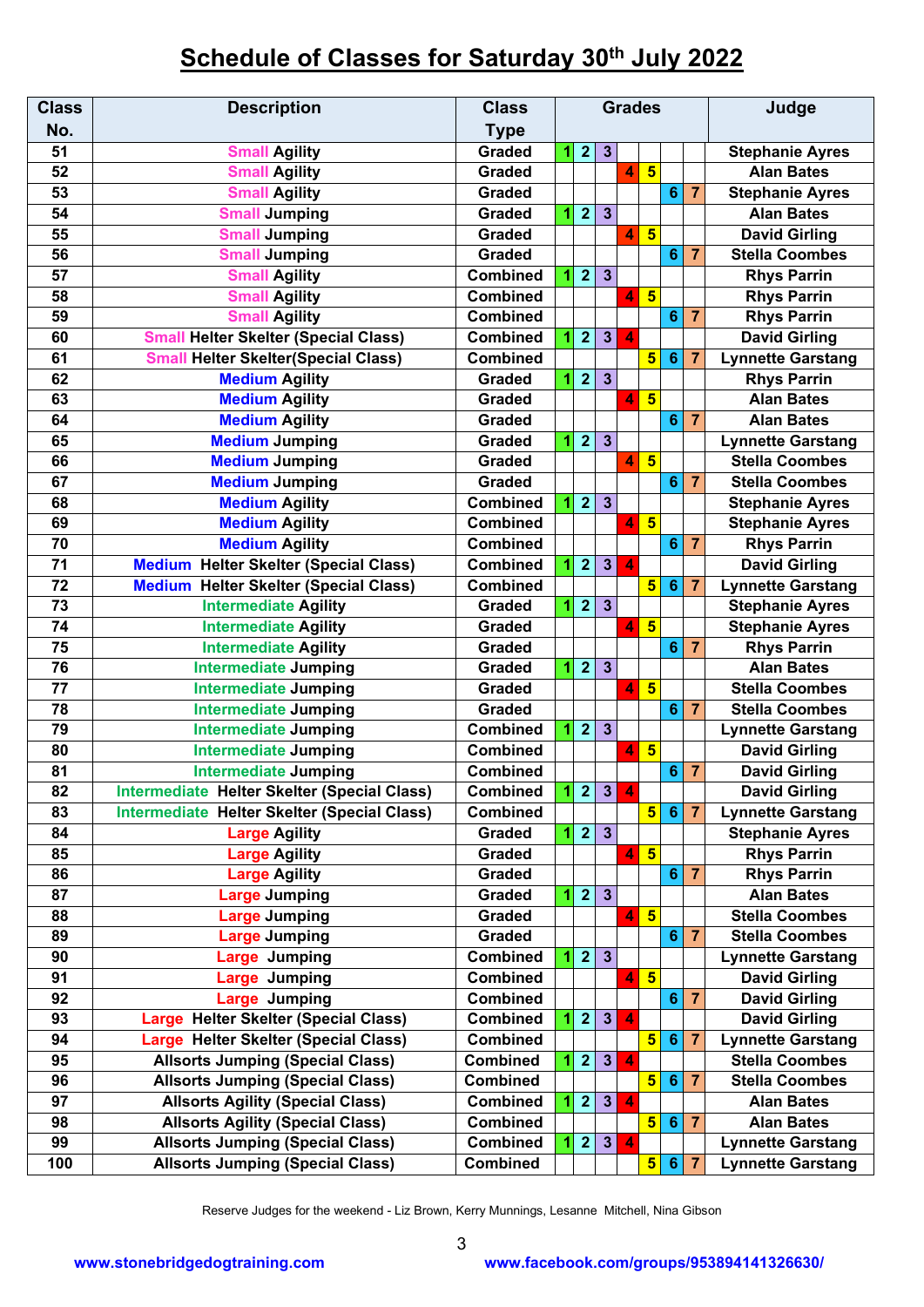## **Schedule of Classes for Sunday 31 st July 2022**

| <b>Class</b>     | <b>Description</b>                               | <b>Class Type</b> | <b>Grades</b> |                                  |                         |                         |                         |                          |                 | Judge               |  |
|------------------|--------------------------------------------------|-------------------|---------------|----------------------------------|-------------------------|-------------------------|-------------------------|--------------------------|-----------------|---------------------|--|
| No.              |                                                  |                   |               |                                  |                         |                         |                         |                          |                 |                     |  |
| 101              | <b>Small Agility</b>                             | <b>Graded</b>     |               | $\overline{2}$                   | $\mathbf{3}$            |                         |                         |                          |                 | <b>Nigel Rudd</b>   |  |
| 102              | <b>Small Agility</b>                             | <b>Graded</b>     |               |                                  |                         | 4                       | 5                       |                          |                 | <b>Nigel Rudd</b>   |  |
| 103              | <b>Small Agility</b>                             | <b>Graded</b>     |               |                                  |                         |                         |                         | $6\phantom{1}6$          | $\overline{7}$  | <b>Ray Burke</b>    |  |
| 104              | <b>Small Jumping</b>                             | <b>Graded</b>     |               | $\overline{2}$                   | $\mathbf{3}$            |                         |                         |                          |                 | <b>Mike Jackson</b> |  |
| 105              | <b>Small Jumping</b>                             | <b>Graded</b>     |               |                                  |                         | $\blacktriangleleft$    | $5\phantom{1}$          |                          |                 | <b>Mike Jackson</b> |  |
| 106              | <b>Small Jumping</b>                             | <b>Graded</b>     |               |                                  |                         |                         |                         | 6                        | $\overline{7}$  | <b>Mike Jackson</b> |  |
| 107              | <b>Small Jumping</b>                             | <b>Combined</b>   |               | $\overline{2}$                   | $\mathbf{3}$            |                         |                         |                          |                 | <b>Sue Culmer</b>   |  |
| 108              | <b>Small Jumping</b>                             | <b>Combined</b>   |               |                                  |                         | 4                       | $5\overline{5}$         |                          |                 | <b>Sue Culmer</b>   |  |
| 109              | <b>Small Jumping</b>                             | <b>Combined</b>   |               |                                  |                         |                         |                         | $6\phantom{1}6$          | $\overline{7}$  | <b>Sue Culmer</b>   |  |
| 110              | <b>Small Steeplechase (Special Class)</b>        | <b>Combined</b>   |               | $\overline{2}$<br>3 <sup>2</sup> |                         | $\overline{\mathbf{A}}$ |                         |                          |                 | <b>Nina Gibson</b>  |  |
| 111              | <b>Small Steeplechase (Special Class)</b>        | <b>Combined</b>   |               |                                  |                         |                         | $\overline{\mathbf{5}}$ | $6\phantom{1}$           | $\overline{7}$  | <b>Nina Gibson</b>  |  |
| 112              | <b>Medium Agility</b>                            | <b>Graded</b>     |               | $\overline{2}$                   | $\mathbf{3}$            |                         |                         |                          |                 | <b>Nigel Rudd</b>   |  |
| 113              | <b>Medium Agility</b>                            | <b>Graded</b>     |               |                                  |                         | 4                       | $5\phantom{1}$          |                          |                 | <b>Nigel Rudd</b>   |  |
| 114              | <b>Medium Agility</b>                            | <b>Graded</b>     |               |                                  |                         |                         |                         | $6\phantom{1}6$          | $\overline{7}$  | <b>Ray Burke</b>    |  |
| 115              | <b>Medium Jumping</b>                            | <b>Graded</b>     |               | $\overline{2}$                   | $\mathbf{3}$            |                         |                         |                          |                 | <b>Mike Jackson</b> |  |
| 116              | <b>Medium Jumping</b>                            | <b>Graded</b>     |               |                                  |                         | 4                       | $5\phantom{1}$          |                          |                 | <b>Jan Linch</b>    |  |
| 117              | <b>Medium Jumping</b>                            | <b>Graded</b>     |               |                                  |                         |                         |                         | $6\phantom{1}6$          | $\overline{7}$  | <b>Jan Linch</b>    |  |
| 118              | <b>Medium Jumping</b>                            | <b>Combined</b>   |               | $\overline{2}$                   | $\overline{3}$          |                         |                         |                          |                 | <b>Sue Culmer</b>   |  |
| 119              | <b>Medium Jumping</b>                            | <b>Combined</b>   |               |                                  |                         | 4                       | $\overline{\mathbf{5}}$ |                          |                 | <b>Sue Culmer</b>   |  |
| 120              | <b>Medium Jumping</b>                            | <b>Combined</b>   |               |                                  |                         |                         |                         | 6                        | $\overline{7}$  | <b>Sue Culmer</b>   |  |
| 121              | <b>Medium Steeplechase (Special Class)</b>       | <b>Combined</b>   |               | $\overline{\mathbf{2}}$          | $\mathbf{3}$            | $\overline{\mathbf{A}}$ |                         |                          |                 | <b>Nina Gibson</b>  |  |
| 122              | <b>Medium Steeplechase (Special Class)</b>       | <b>Combined</b>   |               |                                  |                         |                         | 5 <sup>5</sup>          | 6                        | $\overline{7}$  | <b>Nina Gibson</b>  |  |
| 123              | <b>Intermediate Agility</b>                      | <b>Graded</b>     |               | $\overline{2}$                   | $\overline{\mathbf{3}}$ |                         |                         |                          |                 | <b>Nigel Rudd</b>   |  |
| 124              | <b>Intermediate Agility</b>                      | Graded            |               |                                  |                         | 4                       | $5\overline{5}$         |                          |                 | <b>Nigel Rudd</b>   |  |
| 125              | <b>Intermediate Agility</b>                      | <b>Graded</b>     |               |                                  |                         |                         |                         | $\overline{6}$           | $\overline{7}$  | <b>Ray Burke</b>    |  |
| 126              | <b>Intermediate Jumping</b>                      | <b>Graded</b>     |               | $\overline{2}$                   | $\mathbf{3}$            |                         |                         |                          |                 | <b>Jan Linch</b>    |  |
| 127              | <b>Intermediate Jumping</b>                      | <b>Graded</b>     |               |                                  |                         | 4                       | $\overline{\mathbf{5}}$ |                          |                 | Jan Linch           |  |
| 128              | <b>Intermediate Jumping</b>                      | <b>Graded</b>     |               |                                  |                         |                         |                         | $6\phantom{1}6$          | $\overline{7}$  | Jan Linch           |  |
| 129              | <b>Intermediate Agility</b>                      | <b>Combined</b>   |               | $\overline{2}$                   | $\overline{\mathbf{3}}$ |                         |                         |                          |                 | <b>Ray Burke</b>    |  |
| 130              | <b>Intermediate Agility</b>                      | <b>Combined</b>   |               |                                  |                         | 4                       | $5\phantom{1}$          |                          |                 | <b>Mike Jackson</b> |  |
| $\overline{131}$ | <b>Intermediate Agility</b>                      | <b>Combined</b>   |               |                                  |                         |                         |                         | $6\phantom{1}$           | $\overline{7}$  | <b>Mike Jackson</b> |  |
| 132              | <b>Intermediate Steeplechase (Special Class)</b> | <b>Combined</b>   | 1.            | 2                                | 3 <sub>l</sub>          | $\overline{4}$          |                         |                          |                 | Nina Gibson         |  |
| 133              | <b>Intermediate Steeplechase (Special Class)</b> | <b>Combined</b>   |               |                                  |                         |                         | $\overline{\mathbf{5}}$ |                          | 6 7             | <b>Nina Gibson</b>  |  |
| 134              | <b>Large Agility</b>                             | Graded            |               | 2 <sub>1</sub>                   | $3\phantom{a}$          |                         |                         |                          |                 | <b>Nigel Rudd</b>   |  |
| 135              | <b>Large Agility</b>                             | Graded            |               |                                  |                         | 4.                      | $5\overline{5}$         |                          |                 | <b>Nigel Rudd</b>   |  |
| 136              | <b>Large Agility</b>                             | Graded            |               |                                  |                         |                         |                         | 6 <sup>1</sup>           | $\overline{7}$  | <b>Ray Burke</b>    |  |
| 137              | <b>Large Jumping</b>                             | Graded            |               | 2 <sub>1</sub>                   | $3\phantom{a}$          |                         |                         |                          |                 | Jan Linch           |  |
| 138              | <b>Large Jumping</b>                             | Graded            |               |                                  |                         | 4                       | $\overline{\mathbf{5}}$ |                          |                 | Jan Linch           |  |
| 139              | <b>Large Jumping</b>                             | Graded            |               |                                  |                         |                         |                         | 6 7                      |                 | Jan Linch           |  |
| 140              | <b>Large Agility</b>                             | <b>Combined</b>   |               | 2                                | $\mathbf{3}$            |                         |                         |                          |                 | <b>Ray Burke</b>    |  |
| 141              | <b>Large Agility</b>                             | Combined          |               |                                  |                         | 4                       | $5\overline{5}$         |                          |                 | <b>Mike Jackson</b> |  |
| 142              | <b>Large Agility</b>                             | <b>Combined</b>   |               |                                  |                         |                         |                         |                          | $6\overline{7}$ | <b>Mike Jackson</b> |  |
| 143              | <b>Large Steeplechase (Special Class)</b>        | <b>Combined</b>   |               | $\overline{2}$                   | 3 <sup>1</sup>          | Δ                       |                         |                          |                 | <b>Nina Gibson</b>  |  |
| 144              | Large Steeplechase (Special Class)               | <b>Combined</b>   |               |                                  |                         |                         |                         | 5<br>$\overline{7}$<br>6 |                 | <b>Nina Gibson</b>  |  |
| 145              | <b>Allsorts Jumping (Special Class)</b>          | Combined          |               | 3 <sup>1</sup><br>$\overline{2}$ |                         | 4                       |                         |                          |                 | <b>Nina Gibson</b>  |  |
| 146              | <b>Allsorts Jumping (Special Class)</b>          | <b>Combined</b>   |               |                                  |                         | 5                       |                         | $6\phantom{1}$           | $\overline{7}$  | <b>Nina Gibson</b>  |  |
| 147              | <b>Allsorts Agility (Special Class)</b>          | Combined          |               | $\overline{2}$                   | 3 <sup>1</sup>          | $\boldsymbol{\Lambda}$  |                         |                          |                 | <b>Ray Burke</b>    |  |
| 148              | <b>Allsorts Agility (Special Class)</b>          | Combined          |               |                                  |                         |                         | 5                       | 6 <sup>1</sup>           | $\overline{7}$  | <b>Ray Burke</b>    |  |
| 149              | <b>Allsorts Jumping (Special Class)</b>          | <b>Combined</b>   | 11            | $\overline{2}$                   | 3                       | $\boldsymbol{A}$        |                         |                          |                 | <b>Sue Culmer</b>   |  |
| 150              | <b>Allsorts Jumping (Special Class)</b>          | Combined          |               |                                  |                         |                         | 5 <sup>1</sup>          | 6                        | $\overline{7}$  | <b>Sue Culmer</b>   |  |

Reserve Judges for the weekend - Liz Brown, Kerry Munnings, Lesanne Mitchell, Nina Gibson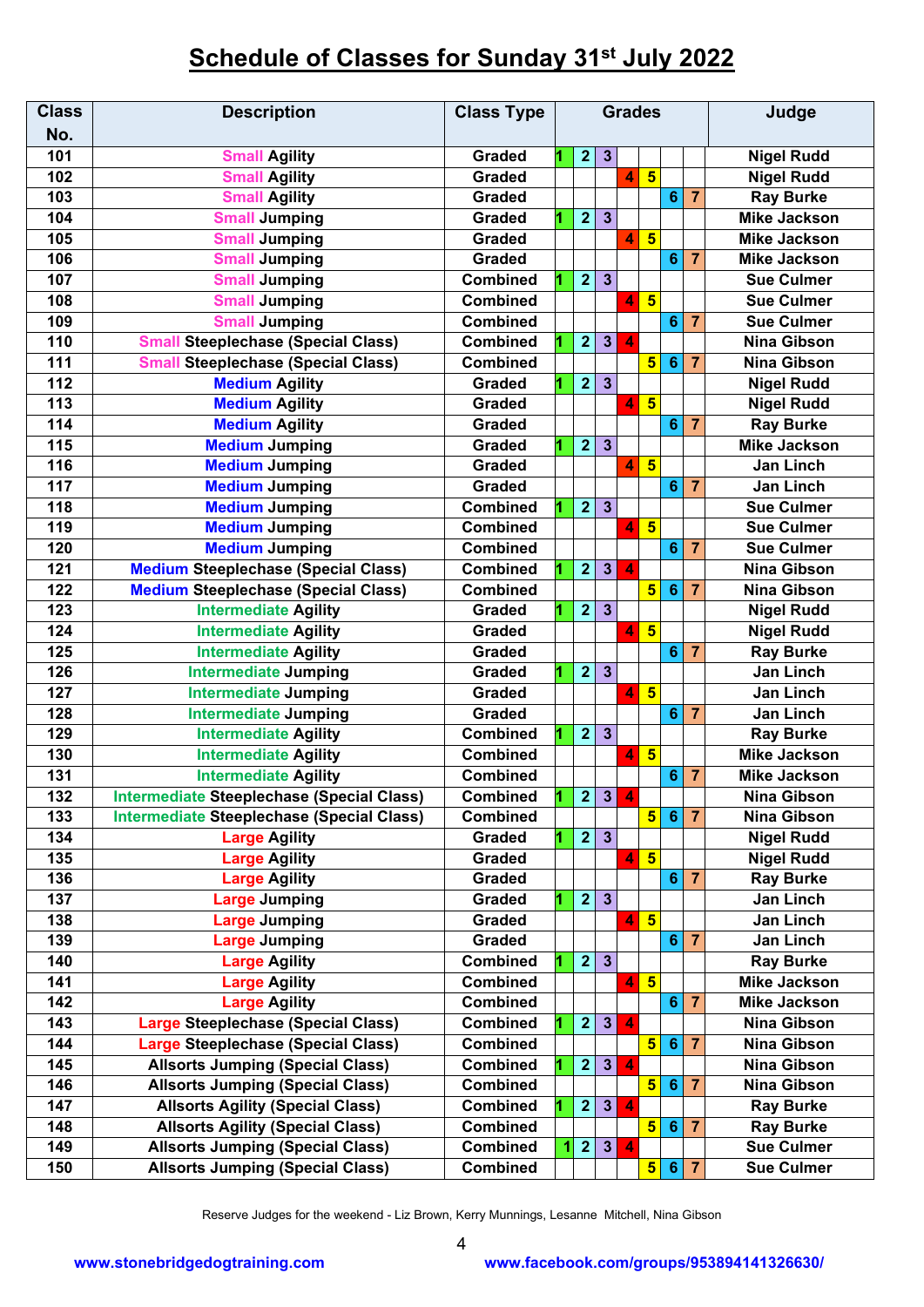**Steeplechase:** A fast flowing jumping course with no Weaves, Walls or Tyres.

**Helter Skelter:** A jumping course which consists of increasing & decreasing circles with no Weaves, Walls or Tyres. **Allsorts:** The Jump height for these classes will be 20cm, 30cm, and 40cm & no Weaves, Walls¸ See-saw or Tyres will be used. In Allsorts Agility the Dog Walk will be lowered to approx. 1m and A-frame will be lowered to approx. 1.5m. The class will start with 40cm jump height followed by 30cm and finish at 20 cm jump height. The handler may choose on the day which height to run the dog at irrespective of the size of the dog.

#### **SHOW INFORMATION**

#### **Vehicles**

- A strict 5mph speed limit (walking pace), will be enforced at all times within the Showground.
- Stonebridge Dog Agility accept no responsibility for damage to vehicles or caravans howsoever caused.
- Please obey all instructions from stewards concerning parking, traffic movements and camping.
- No overnight camping/sleeping is allowed in the day parking area.

#### **Camping**

- Camping will be available for £42 Thursday 2pm to Sunday 8pm. Or £52 Thursday 2pm to Monday 12pm (Camping will be allocated for Judges & Ring Parties)
- Please do not arrive before Thursday 2pm there will be no access to the camping until 2pm.
- NO arrivals after 9pm without prior agreement.
- Only park where directed. No blocking of roadways permitted.
- All units must carry a fire extinguisher or have a bucket of water at the front of the unit.
- No disposable barbecues or open fires.
- Training equipment is not permitted in the camping areas.
- Camping passes are not transferable.

#### **Exercise Area & Dog Waste**

- Exercise areas will be clearly marked.
- No more than two dogs off lead per handler.
- All dogs are to be kept on lead around the show, including car parks and camping areas, except when competing in the ring or in the designated exercise areas.
- Please clean up after your dogs in all areas of the venue, including exercise areas and be respectful to other users of the showground

#### **Dogs in vehicles on Hot Days**

Your dog is vulnerable and at risk during hot weather and the Kennel Club offers the following guidance to help guide you through the do's and don'ts travelling to and whilst at KC licensed events.

When travelling to a show please take a moment to consider whether the route to the show is on a busy holiday route and leave earlier to avoid increased time in traffic jams.

- If your vehicle is not air-conditioned seriously consider whether travelling to the show is a good idea at all.
- The vehicle should be as fully ventilated as possible, and plenty of stops should be taken, with lots of water available to drink.
- Ensure your dog is not sitting in full sunlight. There should be plenty of free flowing air around the dog.
- When at the show, never leave your dog in an enclosed vehicle.
- Keep the dog in the shade take your own shade for example a large umbrella and sheets and always have plenty of water available to drink so your dog stays well hydrated.

Avoid your dog taking part in unnecessary exertion, or from standing in exposed sunlight for extended lengths of time. Remember, if you feel hot your dog is very likely to feel much hotter and dehydrated, and this could lead to dire results. Please look after your dog's welfare.

#### **WARNING: IF YOUR DOG IS FOUND TO BE AT RISK FORCIBLE ENTRY TO YOUR VEHICLE MAY BE NECESSARY WITHOUT LIABILITY FOR ANY DAMAGE CAUSED**

By entering the show you indicate acceptance of these conditions. Failure to comply with any of these conditions may result in the expulsion from this and exclusion from future Stonebridge Dog Agility shows and may be referred to the General Committee for disciplinary action under Kennel Club Rules and Regulations.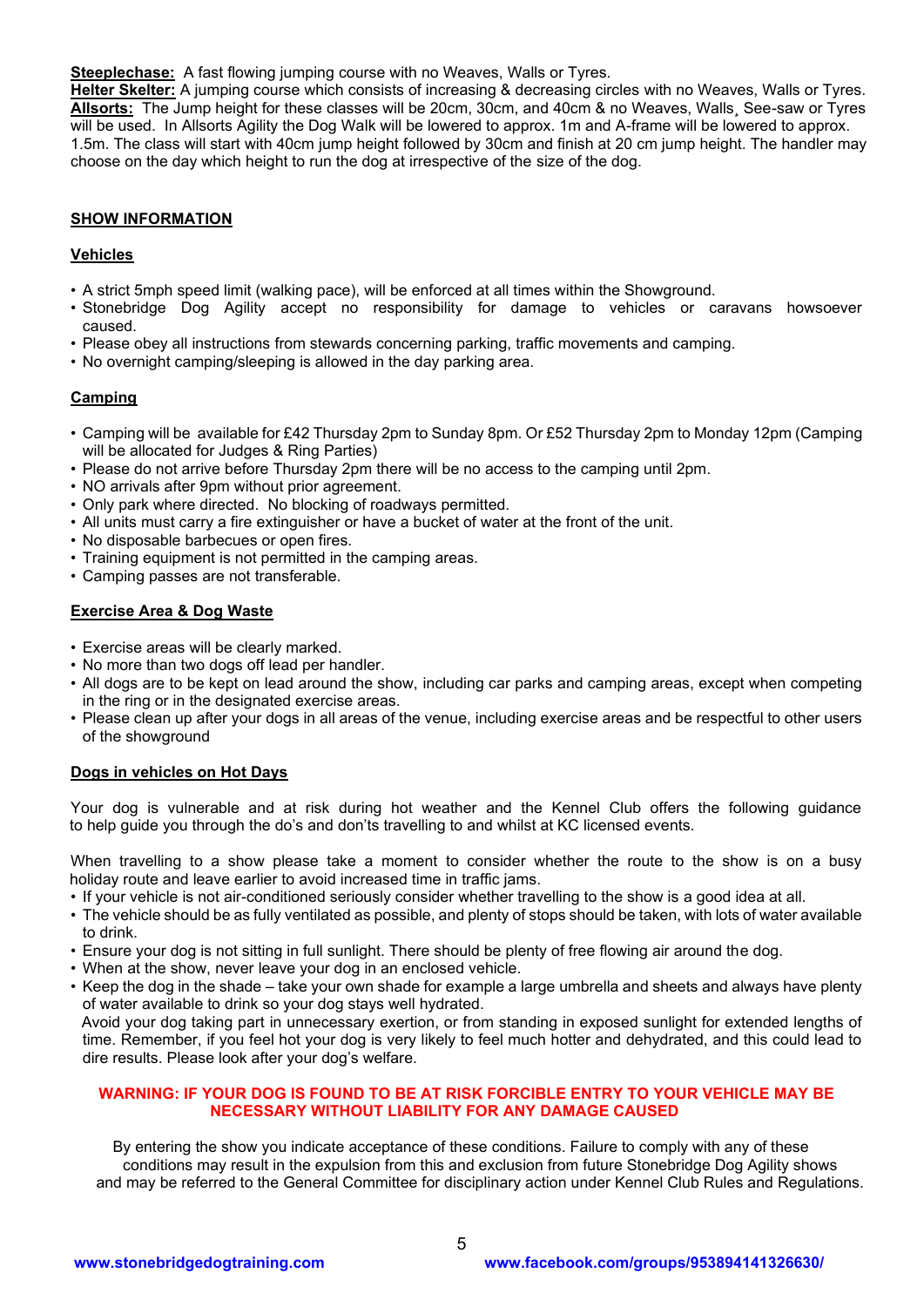## **Trophies and Rosettes**

- In Graded Classes trophies to a minimum of 1st place in all Graded Classes dependent on entries.
- Graded entries between 1 & 30 1st place trophy. Graded entries between 31 & 60 1st & 2nd place trophies. Graded entries 61 and above 1st, 2nd & 3rd place trophies.
- Rosettes to at least 10% of grade entries.
- In Combined Classes trophies to a minimum of 1st place in all Combined Classes dependent on entries.
- Combined entries between 1 & 30 1st place trophy, entries between 31 & 60 1st & 2nd place trophies, entries 61 and above 1st, 2nd & 3rd place trophies.
- Rosettes to at least 10% of entries.
- Clear round rosettes in all classes (Must be collected at secretaries on day of show)

### **Venue Information**

Showers are available on site.

The coffee shop at Ashfields will be open each day & will be providing evening meals Friday, & Saturday.

## **HELPERS NEEDED**

Your help is needed. If your club or group can completely run a ring on the day, please **let us know before entries close** (email to stonebridgeshows@gmail.com) Stonebridge will pay £100 and provide 5 lunch vouchers. We will need the name of your group and the names of the individuals, to avoid double counting. If you are not part of a group, but can still help out as an individual, please let us know your preferred time (Friday, Saturday or Sunday plus am/pm/both and preferred jobs) on either the entry form or via Agility Shows Online, you will receive lunch & excellent refreshments throughout the day.

## **Last but not least**

We extend our thanks to our Judges and to all those who have and who will be giving up their time to help ensure that the show is a success. We would also like to thank the trade stands who attend our show and hope you will support them.

## **Directions To Our Venue**

## Directions from West:

From M11 Junction 8 roundabout, take the B1256 Dunmow Road (signposted Takeley). At Takeley (Four Ashes), turn right into B183 signposted Hatfield Broad Oak. After approx. 1 mile turn left and then 1/3 mile later take another left (signposted Great Canfield). After about 2 miles Ashfields Carriage & Polo Club will be on your left (Please do not use Cuckoo Lane).

## Directions from East:

From Dunmow take the B184 signposted The Rodings, and just after you enter High Roding, turn right into Canfield Road. At the "T" junction turn left and continue on for approx. 2 miles. Ashfields Carriage & Polo Club will be on your right.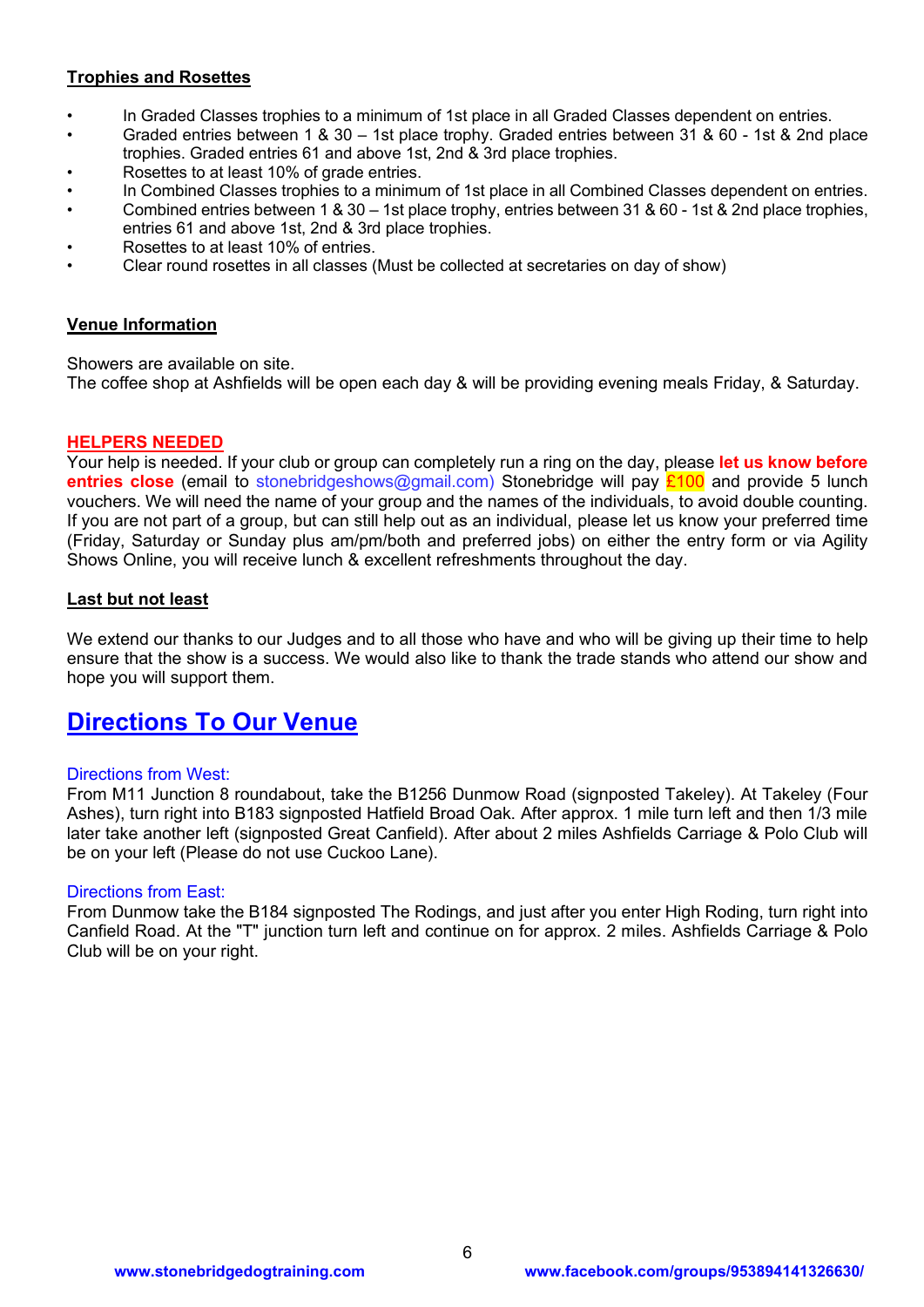### **ELIGIBILITY FOR CLASSES**

In the following definitions of classes First Prizes or other prize wins are those gained in standard classes at any Kennel Club licensed Championship Agility, Premier Agility, Open Agility or Limited Agility Shows (i.e. special classes and invitational events excepted). Only a first place with a clear round completed within the course time set by the judge will count towards grade progression.

Standard classes may be scheduled for Agility Shows, as Agility classes or Jumping classes. All standard classes must contain the Weaving Poles obstacle. Standard Agility classes must contain the following elements: "A Ramp", Dog Walk and See-Saw. With this proviso classes are defined as follows:-

A maximum of four standard classes may be scheduled for any dog on an individual day of competition. Any number of special classes may be scheduled.

**Class Structure**. A Class may either be held as a Graded Class or a Combined Class. A Graded Class may be scheduled for a maximum of three consecutive Grades with separate results and awards issued for each grade. A Combined Class may be scheduled for more than one consecutive grade with one overall set of results.

**Progression**. Progression from each Grade will be determined by the eligibility for the class as referenced in H(1)(A)11. Results from Combined Classes will only count towards progression from the dog's current grade. To count for progression wins must be gained in standard classes at Kennel Club Licensed Agility Shows. Only a first place with a clear round completed within the course time set by the judge will count towards grade progression. Competitors will be allowed to walk the course set at small, medium, intermediate or large height without their dog(s) before the class begins.

**Points Progression.** At the handler's discretion a dog may progress up to Grade 4 by winning 100 points at each grade, using the Agility Warrant points scheme (Regulation K3.c refers). A minimum of 50 points must be gained in agility (not jumping) classes in the relevant grade. If this method of progression is selected, the handler must ensure the Show Secretary signs the dog's Agility Record Book at the first show entered at the higher grade. There is no time limit on this progression, however once a dog has progressed, it cannot return to a previous grade.

Progression on points must be done prior to the closing date of entries. It is not possible to change a grade on points once the entries have closed.

### **STANDARD CLASSES**

Only first prizes and points gained in standard classes at Kennel Club licensed Agility Shows may be used for progression through the classes. (A dog is only eligible for one grade). In defining the eligibility of the owner or handler for Grade 1, the two wins and points progression referred to in the definition apply only to one dog and not an accumulation of dogs**.** 

### **Grade 1**

Open to owners, handlers or dogs which have not gained a minimum of two first places at Grade 1 at Kennel Club Licensed Agility Shows, at least one of which must have been gained in an agility (not jumping) class. N.B Owners, handlers or dogs previously qualified out of Grade 1 are not eligible for this class.

#### **Grade 2**

Open to dogs which are not eligible for Grade 1 or have elected to progress on points from Grade 1 and are not eligible for Grades 3, 4, 5, 6, or 7.

#### **Grade 3**

Open to dogs which have gained a minimum of two first places at Grade 2 at Kennel Club Licensed Agility Shows, one of which must have been gained in an agility (not jumping) class, or have elected to progress on points from Grade 2 and are not eligible for Grades 2, 4, 5, 6 or 7.

### **Grade 4**

Open to dogs which have gained a minimum of three first places at Grade 3 at Kennel Club Licensed Agility Shows, two of which must have been gained in agility (not jumping classes), or have elected to progress on points from Grade 3 and are not eligible for Grades 2, 3, 5, 6 or 7

#### **Grade 5**

Open to dogs which have gained a minimum of four first places at Grade 4 at Kennel Club Licensed Agility Shows, two of which must have been gained in agility (not jumping) classes, and are not eligible for Grades 2, 3, 4, 6 or 7 **Grade 6**

Open to dogs which have gained a minimum of four first places at Grade 5 at Kennel Club Licensed Agility Shows, two of which must have been gained in agility (not jumping) classes, and are not eligible for Grades 2, 3, 4, 5 or 7. **Grade 7**

Open to dogs which have gained a minimum of five first places at Grade 6 at Kennel Club Licensed Agility Shows, three of which must have been gained in agility (not jumping) classes, and are not eligible for Grades 2, 3, 4, 5 or 6.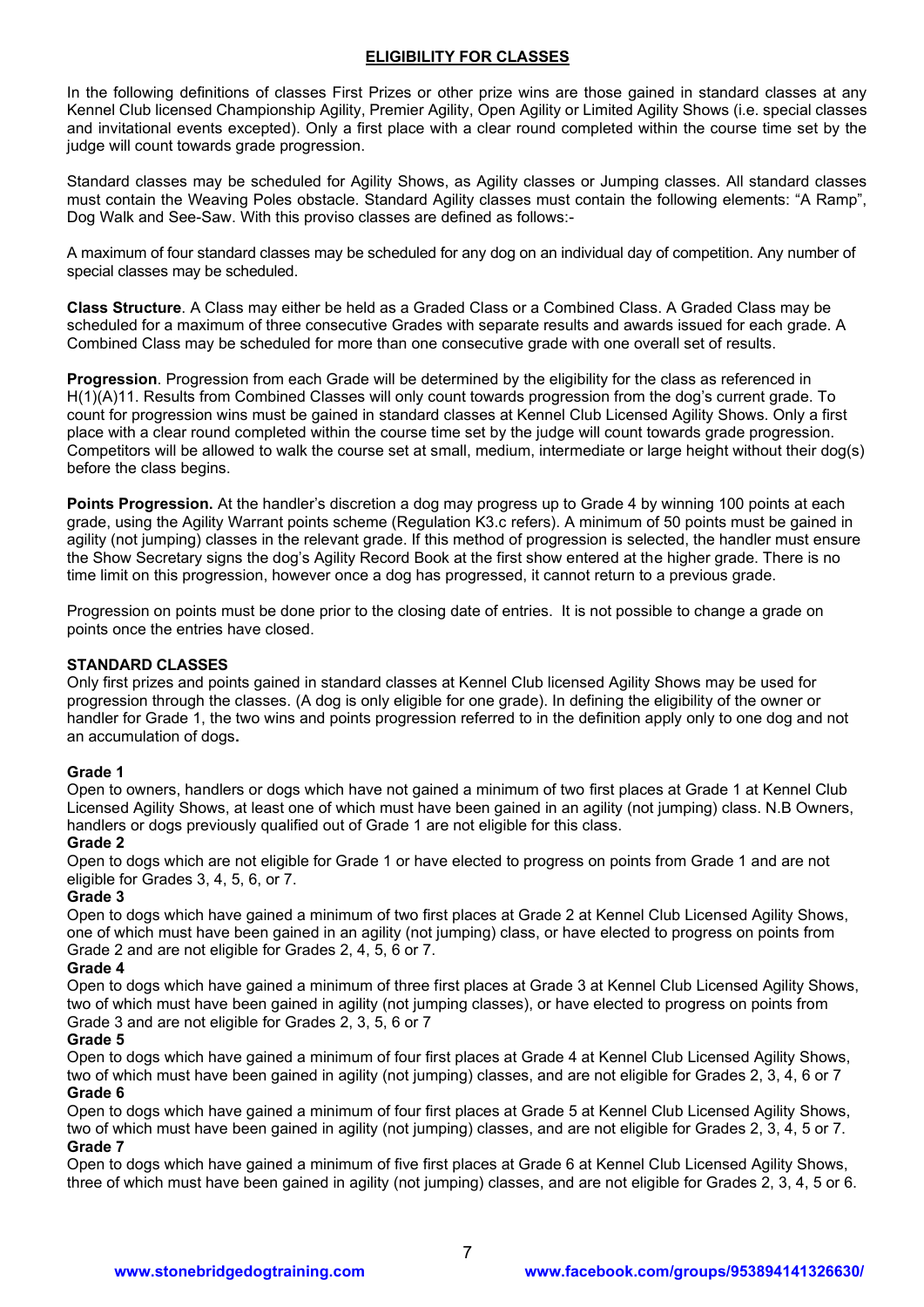### **SPECIAL CLASSES**

Societies may schedule classes other than those defined above as "Special classes". The eligibility for "Special" classes must be defined by the Society and included in the schedule. The word "Special" must be included in the title of the class. Where special classes are classified for older and/or inexperienced dogs, the height of the hurdles, the A-ramp, and the dog walk, and the length of the long jump, may be reduced below the dimensions specified in these regulations, in which case such dimensions must be included in the class definition in the show schedule. Marking for special classes may deviate from marking for standard classes, but must be specified in the schedule. Wins, places and clear rounds in special classes will not count towards agility warrant points or grade progression at Kennel Club shows.

### **SHOW RULES AND REGULATIONS**

- 1. Dogs entered at Kennel Club licensed Agility Shows must be registered at the Kennel Club in accordance with Kennel Club Limited Regulations for Classification and Registration B, or else registration or transfer of registration must have been applied for. The registration number/ authority to compete (ATC) number will be required for each entry.
- 2. All dogs registered and resident outside the UK must be issued with a Kennel Club Authority to Compete (ATC) number before entry to the show/event can be made. All overseas entries without a Kennel Club Registration number or an authority to compete number will be returned to the exhibitor/competitor.
- 3. Entry Fees: £4.25 per dog per class Helping Members £2.00 Per class. No refunds will be made after the closing date.
- 4. No prize monies are offered.
- 5. Internet Entries are available via ASO www.agilityshows.online
- 6. Stonebridge Agility reserves to itself the right to refuse entries.
- 7. Only dogs of 18 calendar months of age and over on the day of competition are eligible for competition at Kennel Club licensed Agility Shows.
- 8. A dog must not compete in the same class more than once, including special classes.
- 9. No classes will be capped.
- 10. Not For Competition entries will be accepted for dogs aged four calendar months and over. Dogs must be Kennel Club registered with their details recorded on the entry form.
- 11. No bitch in season is allowed to compete.
- 12. The mating of bitches within the precincts of the competitions is forbidden.
- 13. No person shall carry out punitive correction or harsh handling of a dog at any time within the boundaries of the show.
- 14. Dogs must not wear any type of slip, half-slip collar or lead when under test. A single flat, close fitting, collar is permitted, providing the only attachment is a plain identification panel as an integral part of the collar i.e. not attached by a ring.
- 15. Should a judge be unable to fulfil the appointment to judge, Stonebridge reserves the right to appoint another judge.
- 16. No competitor shall impugn the decision of the judge or judges.
- 17. Kennel Club standard marking regulations apply for all standard classes.
- 18. Dogs entered in the Allsorts Classes may not be entered into any other Classes at the Show. The Jump height for these classes will be 20cm, 30cm, and 40cm and no Weaves, Walls, See-Saw or Tyres will be used. In Allsorts Agility the Dog Walk will be lowered to approx. 1m and A-frame will be lowered to approx. 1.5m. Class will start with 40cm jump height followed by 30cm and finish at 20 cm jump height. The handler may choose on the day which height to run the dog at irrespective of the size of the dog.
- 19. The height limit for dogs.
	- a. Large Dog classes For dogs measuring over 500mm at the withers.
	- b. Intermediate Dog Classes For dogs measuring over 430mm and under 500mm at the withers.
	- c. Medium Dog classes For dogs measuring over 350mm and under 430mm at the withers.
	- d. Small Dog classes For dogs measuring 350mm or under at the withers.
- 20. Judges at an agility show may not enter for competition a dog which is recorded in their ownership or part ownership; or handle a dog at the Show at which they are judging. Dogs may be disqualified if proved to have been handled in the class by the scheduled judge's spouse or immediate family, or resident at the same address as the scheduled judge.
- 21. Removal of dogs from Competition: Following discussion between the show management and/or a veterinary surgeon, a dog shall be prevented from competing and/or removed from the show if it is:
	- a. A bitch which is in season.
	- b. Suffering from any infectious diseases or contagious disease.
	- c. Interfering with the safety or chance of winning of an opponent.
	- d. Of such temperament or is so much out of control as to be a danger to the safety of any person or other animal.
	- e. Likely to cause suffering to the dog if it continues competing.

The circumstances of such a removal shall be recorded in the competition/show incident book and submitted to the Kennel Club.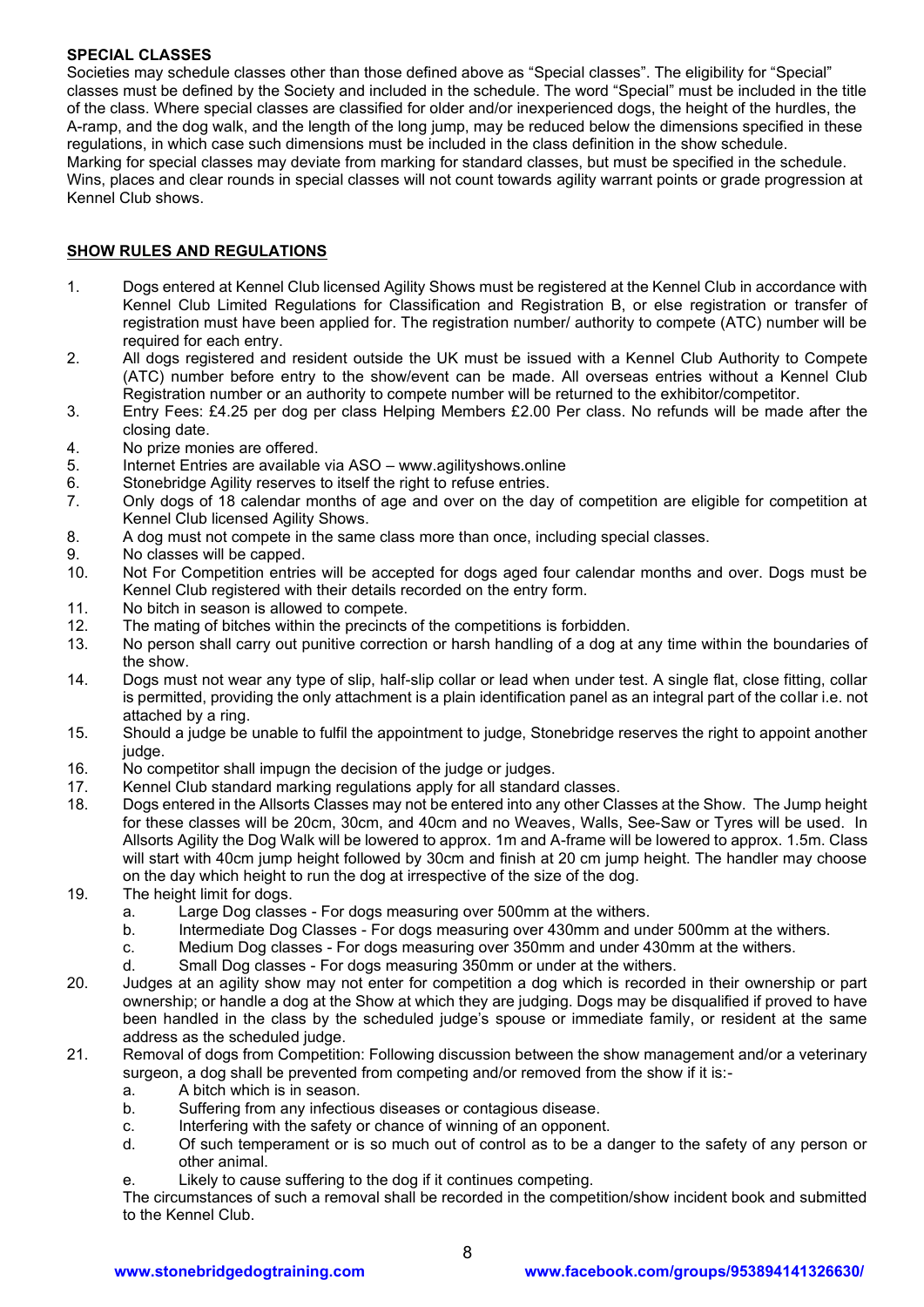- 22. Dog Agility is a competitive and physically strenuous activity. It is the responsibility of the owner/handler to ensure their dog is 'fit for function' and that they themselves are fit to take part. By signing the entry form you confirm that to the best of your knowledge your dog is fit and able to take part in agility classes on the day of the show.
- 23. In estimating the number of awards won, all wins up to and including 25 days before the start of the competition, i.e. 4<sup>th</sup> July 2022, shall be counted when entering for any class. For these purposes a competition shall be defined as all classes covered within the same schedule. In the event that a dog becomes eligible for the next grade at a particular show, after the entry for that show has been sent, it is the competitor's responsibility to notify the show secretary at least 14 days before the date of the show 15<sup>th</sup> July 2022. The dog will then be moved into the appropriate class(es) for the next grade. The dog must be moved into the corresponding number of classes as were entered at the lower grade. If there are fewer or no classes available for the next grade the competitor will be offered a refund of the relevant entry fees.
- 24. Should circumstances so dictate Stonebridge Agility Club, in consultation with the Judges, may alter arrangements as necessary. Such changes and the circumstances surrounding them will be reported to the Kennel Club.
- 25. In the event that the show is cancelled due to unforeseen circumstances, Stonebridge Agility Club will refund fees, less reasonably incurred expenses. If the show processor has the provisions to do so, competitors will be refunded in the manner in which they had entered the show, but in any event the society will refund fees within 3 months of the show date to all those who had entered and requested a refund within 1 month of the show date.
- 26. Except for mobility aids, nothing shall be carried in the hand while the dog is under test and food shall not be given to a dog whilst in the ring. Competitors are prohibited from wearing bags or leads whilst under test – elimination.
- 27. Should the judge deem a re-run is required, any result and/or faults gained in the previous run must be discounted.
- 28. Separate entry forms must be completed by each owner and must be signed by the owner or his / her authorised agent in accordance with provisions specified thereon. Entry forms must be accompanied by the appropriate fees.
- 29. Competition of Dogs Suffering from Contagious or Infectious Disease No dogs suffering from infectious or contagious disease or having been exposed to such disease during the period of 21 days prior to the competition may compete. Competitors infringing the regulation will be liable to be fined and/or dealt with under Kennel Club Rule A11.
- 30. It is the competitor's responsibility to be available for their class and running order. Competitors must run as close to their running order as possible. Failure to do so may be reported to the Kennel Club.
- 31. Animals in Event: No animal other than one officially entered shall be brought into the precincts of the event during its continuance, except any dogs registered to assist the disabled, or dogs required for educational or instructional purposes or by permission of the Board. However, at the discretion of Stonebridge Agility, a dog brought to the show by a spectator may be admitted into the precincts of the dog show, with the proviso that those in charge of the dog sign a declaration confirming the dog is free from disease and that the dog will be kept under proper control at all times.
- 32. Welfare of Dogs: An exhibitor (or competitor) whose dog is entered at a Kennel Club licensed event should take all reasonable steps to ensure the needs of their dog(s) are met, and should not knowingly put their dogs' health and welfare at risk by any action, default, omission or otherwise. A breach of this Regulation may be referred to the Board for disciplinary action under Kennel Club Rules and Regulations. The use of pinch collars, electronic shock collars, or prong collars, is not permitted at any Agility show licensed by the Kennel Club. This shall apply at the venue and within the precincts of the show.
- 33. All dogs must be kept under close control at all times, and must be kept on a lead at all times unless under test or being exercised within the designated exercise area. No more than 2 dogs per handler/assistant shall be permitted off lead in the exercise area at any one time.
- 34. All dogs are entered at this show at the owners risk & whilst Stonebridge will take every reasonable care, it shall not be responsible for any loss, damage, or injury, howsoever caused to dogs, people or property at the show.
- 35. A pay on the day class will be held if time permits.
- 36. A practice ring may be available to dogs entered for competition at the show, if space allows. This ring must be supervised by a responsible adult with agility knowledge.
- 37. If you enter the show by paper entry form and choose to download your ring cards you are agreeing for the information on them to be publicly viewable online.
- 38. The show organisers or their authorised agents may make results from this show publicly available and share results with third parties for the same purpose.
- 39. Respect the venue & pick up after your dog(s) & dispose of all rubbish in bins provided. Anyone knowingly not doing so will be asked to leave the venue & will forfeit any remaining class entries.
- 40. Any person under the age of 18 must be accompanied by a parent or guardian.
- 41. Parents will be held responsible for the actions of their children. Please ensure your children do not cause any damage or interfere with equipment or the property of the club or others.
- 42. Organisers reserve the right to ask anyone to leave the show/showground for actions deemed detrimental to the show.
- 43. Any change of handler must be recorded on the system before they run.